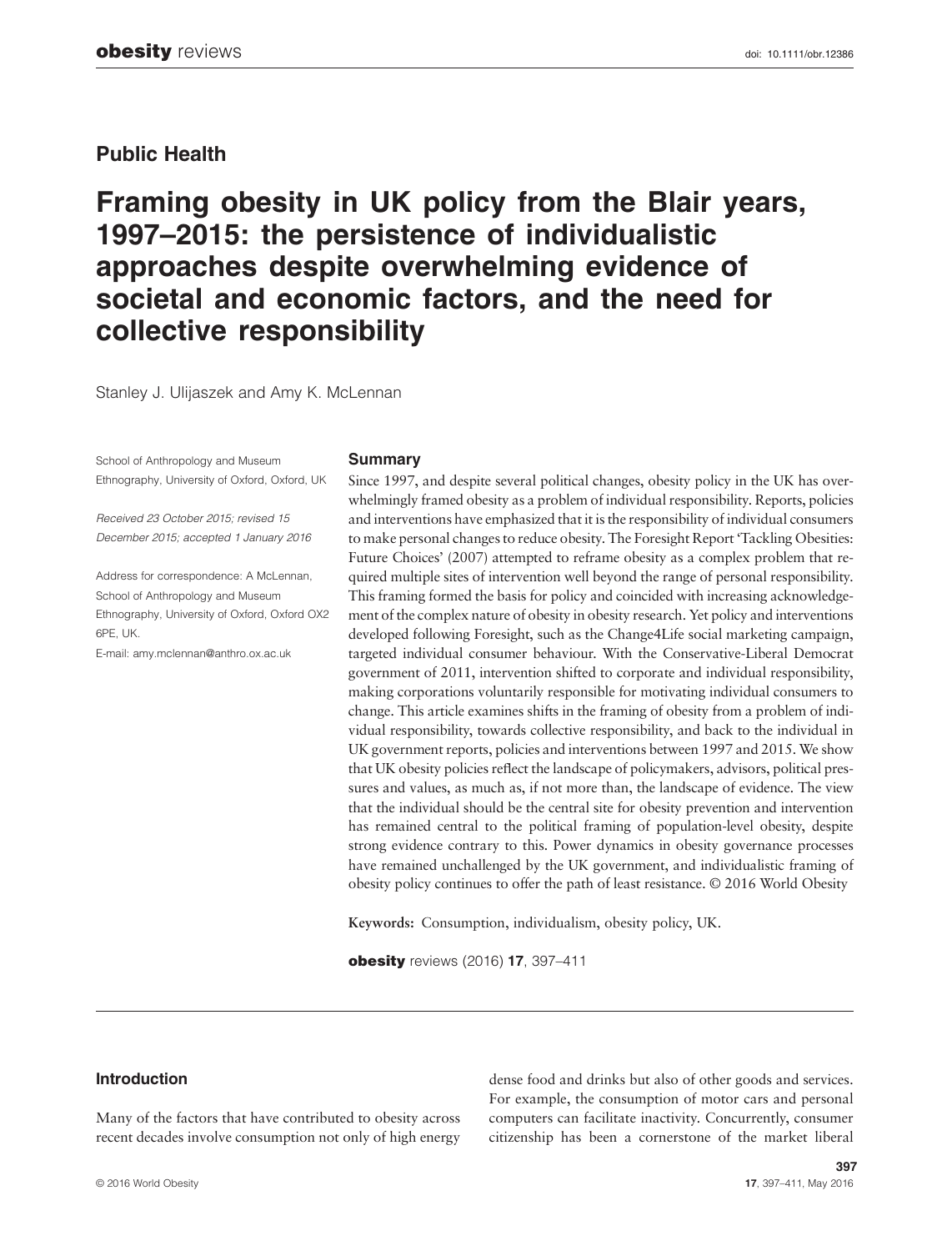approach to addressing many problems in UK society since the 1980s (1). Under the administration of Margaret Thatcher (1979–1990), the key political unit became 'not society, whose common good was pursued, but the individual' (2). UK government policies since then have been overwhelmingly framed around the construct of the individual consumer as the target for policy-based intervention. This construct has been described as a novel product of an 'advanced liberal' form of governmentality that took hold initially in the UK with the Thatcher administration and which has persisted in varying forms ever since (3).

In the late 1990s, the Labour administration of Tony Blair maintained a strong emphasis on individualism but added a moral dimension. In 1995, in a speech entitled 'The Rights We Enjoy Reflect the Duties We Owe', Blair argued that Thatcher's individualism did not sufficiently recognize that individuals have rights and responsibilities in all aspects of life, from parenting decisions to consumption choices (all aspects of life were framed as being rooted in individual cognition rather than social patterning). As a result, Labour shifted away from notions of social justice and towards a focus on individual opportunity (4). At the same time, the government embraced growing market globalization and the market economy.

In this Labour administration formulation of consumer citizenship, individuals 'are not merely "free to choose", but obliged to be free to understand and enact their lives in terms of choice' (3). A contradiction in this formulation of individualism is that, according to Mol (2009), political theory defines individual citizens as being willing to serve the 'common good' (fulfilling a moral responsibility to society) while individual consumers are supposed to seek 'pleasure' (fulfilling a moral responsibility to the economy) (5). This contradiction is apparent in regard to obesity, where individual citizens are expected to adhere to specific dietary and physical activity recommendations (and are blamed as contributing to health-related economic and social burdens if they do not), while individual consumers are expected to choose freely from the entire market so as to best attend to their own needs (where free-market consumption strengthens the national and/or global economy). The two forms of individual consumption – responsible and hedonistic – often pull in different directions, perhaps nowhere more than in obesity governance, because population-level obesity is overwhelmingly represented in UK society by the media, medical establishment and the government as an issue of personal responsibility and control.

The election of the Blair Labour administration into power in 1997 coincided with growing political interest in obesity in the UK. This interest culminated in a major government review of obesity under the Foresight programme, which was launched under Blair's Labour leadership (1997–2007) and released under Gordon Brown's Labour leadership (2007–2010). In 2007, the Foresight review and its outputs – the report,

'Tackling Obesities: Future Choices' (henceforth Foresight Obesities) (6), and the iconic system diagram, 'Foresight Obesity Systems Map' (FOSM) (7) – offered a seemingly alternative approach to the individualist policy responses to obesity which preceded it. Foresight Obesities differed from other government approaches to obesity in its scope and ambition: to reframe obesity as a complex issue that required new system-wide approaches and multiple sites of intervention well beyond the range of personal responsibility. Another objective of this particular Foresight project was to 'de-silo' obesity policy by bringing together very diverse stakeholders, and to develop directives that would recruit 'joined-up' government (a favourite idea of the Blair and Brown Labour administrations) to the cause of obesity control.

The Foresight process more generally was used to offer science-based solutions to complex problems; it applied state-of-the-art systems mapping and scenario development approaches to define and study problems of key government interest. Obesity became an object of government interest in the late 1990s, in no small part as a result of growing concerns about its economic impacts; as a result, obesity was put through Foresight processes and so entered the sphere of complex problems that defied political resolution and to which systems thinking (as opposed to other forms of modelling) was applied (8). The type of complexity favoured by Foresight was an upward-looking one that could be ordered at a more macro-level and which underplayed possible medical interventions (8). The Foresight Obesities process led to a report and sets of policy response options suited to different political ideologies (9).

Framing, broadly, is the creation of an overall description of an issue or problem which emphasizes particular definitions or interpretations, and omits others, according to ideology, perspective or interests of the framing body (10). The framing of obesity is a form of political influence that can disadvantage some groups and not others (10,11). By framing obesity as complex, Foresight Obesities had the potential to fundamentally influence obesity research, policy and practice by reframing obesity in public, political, policy and scientific discourses. But, as we illustrate here, public, political, policy and scientific pressures also had the potential to re-frame the scientific evidence presented in Foresight Obesities.

The framing of obesity within policy as a complex phenomenon disappeared when Foresight Obesities was operationalized, both under the Labour administration of the time and under the subsequent Conservative-Liberal Democrat coalition government led by Cameron (2011 to 2015). This article examines the shifting of the framing of obesity in UK policy in the years preceding Foresight Obesities, then post-Foresight to 2015. Over this period, the focus of obesity policy moved away from individual responsibility towards system-wide action, then back to the individual again. This analysis of key government reports and policies is set in comparison with obesity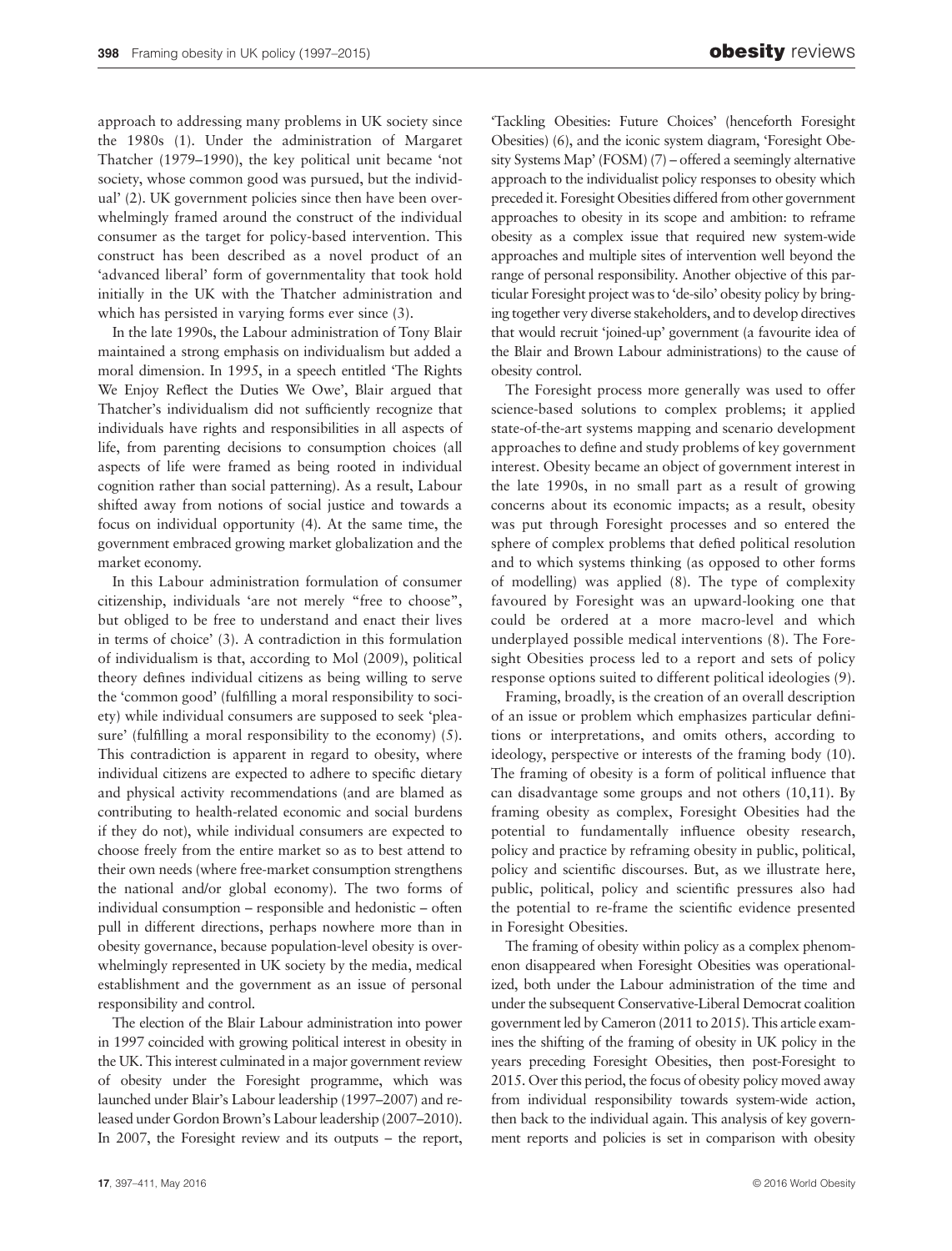science (which has increasingly emphasized complexity and structural drivers since the late 1990s (12) and increasingly since 2007), and UK obesity interventions (which have overwhelmingly continued to focus on the individual).

# Methods

This paper is a textual policy analysis that draws on 22 key national policy documents and reports published by the UK government between 1997 (the start of the Blair Labour administration) and 2015 (the start of the Cameron Conservative administration) (Table 1). This includes 12 reports published under the Labour government between 1997 and 2010 (13) and 10 published by the Conservative-Liberal Democrat coalition government between 2011 and 2015 (14,15). It is carried out by a researcher who was involved as an expert in the UK government's Foresight process, and a researcher with prior experience working in state and federal levels of the Australian civil service.

All reports were read for their framing of obesity as a matter for individual responsibility, as against one of collective action. The framing of obesity with respect to the individual was overtly stated in all of these reports; this is perhaps unsurprising given the centrality of the consumer citizenship to political framing across the time period studied. Reports were read in detail to ensure that the key framing identified was repeated and dominant throughout the document. Where this dominant framing is contradicted within any of the reports, these contradictions are presented and discussed.

The 2011 to 2015 government policy, including the Food Network Responsibility Deal (FNRD) (launched in 2011), is also included in the analysis. Ten pledges currently exist for the FNRD. The key message of each pledge (as identified in the opening and overarching summary statement for each one) is documented in Table 2. In this table, and throughout this paper, underlining is added to text to highlight claims relevant to this paper.

The analysis has been made without any reference to key experts involved in the process of developing the reports, and without any reference to pressure on researchers and public officials by companies and lobby groups. Ultimately, only expert advice that was accepted and published by government is included in this analysis, and it must be noted that advice that does not align with the prevailing government's political philosophy is unlikely to ever be placed in the public domain. This may mean some expert advice is simply missing, while other reports may not necessarily reflect expert opinion as much as subsequent political filtering and framing. Likewise, reaching political consensus on issues often requires compromise both within and between parties; government documents do not clearly delineate who is responsible for modifying advice to achieve consensus, or the rationale for making certain changes.

Relying predominantly on text-based analysis has its limitations. Not all sources used in policymaking are explicitly stated in published documents. And not all of the values and relationships inherent in the policymaking process are reported, especially when considering that policy is expected to be based on 'rational' and 'unbiased' evidence. Nevertheless, this paper presents an example of how values and ideologies enter into UK obesity policymaking, and discusses several consequences of this.

# **Results**

### Obesity policy and intervention, 1997–2007

The state of obesity policy in the UK prior to 2007 was one of increasing concern, especially with a rising health budget predicted to result from rising obesity rates (15,16). In 1999, the Blair government published the White Paper 'Saving Lives: Our Healthier Nation', which broadly laid out the new government's health agenda (17). It made several references to obesity and was the first report to do so in over a decade (16). It maintained the focus on the role of the individual in achieving good health and nutrition that had come to dominate in the previous decades. However, it also emphasized issues of social inequality and inclusion; this remained a key focus of the Blair government (which introduced the 'Social Exclusion Unit' in 1997), but this emphasis was reduced in subsequent obesity-specific reports.

In 2001, a report by the Comptroller and Auditor General, head of the National Audit Office (NAO), was commissioned with the aim of achieving financial savings and efficiency gains in the UK government (18). It highlighted that obesity interventions to that time by the National Health Service (NHS) and Department of Health were largely either local strategies, or involved care (screening, personal advice, drug therapy and referrals) delivered through general practice. The report spoke to the significant amount of joined-up cross-governmental work on obesity prevention that was already in place, although the existence at the time of eight different strategies for promoting activity and healthy eating among children and adults undermines this assertion from the NAO. The report concluded by making 'recommendations that might help to create a climate in which individuals are aware of the consequences of obesity, and can make informed decisions about their lifestyle' (18). It centred, therefore, on the individual as a key target for intervention, but highlighted that the problem was of concern because of the financial costs to society.

Subsequent policy reports have continued to foreground obesity as an issue facing society, and the consuming individual as the key locus for change. The House of Commons Health Committee report on obesity (2004) was no exception. It opened with the following observation: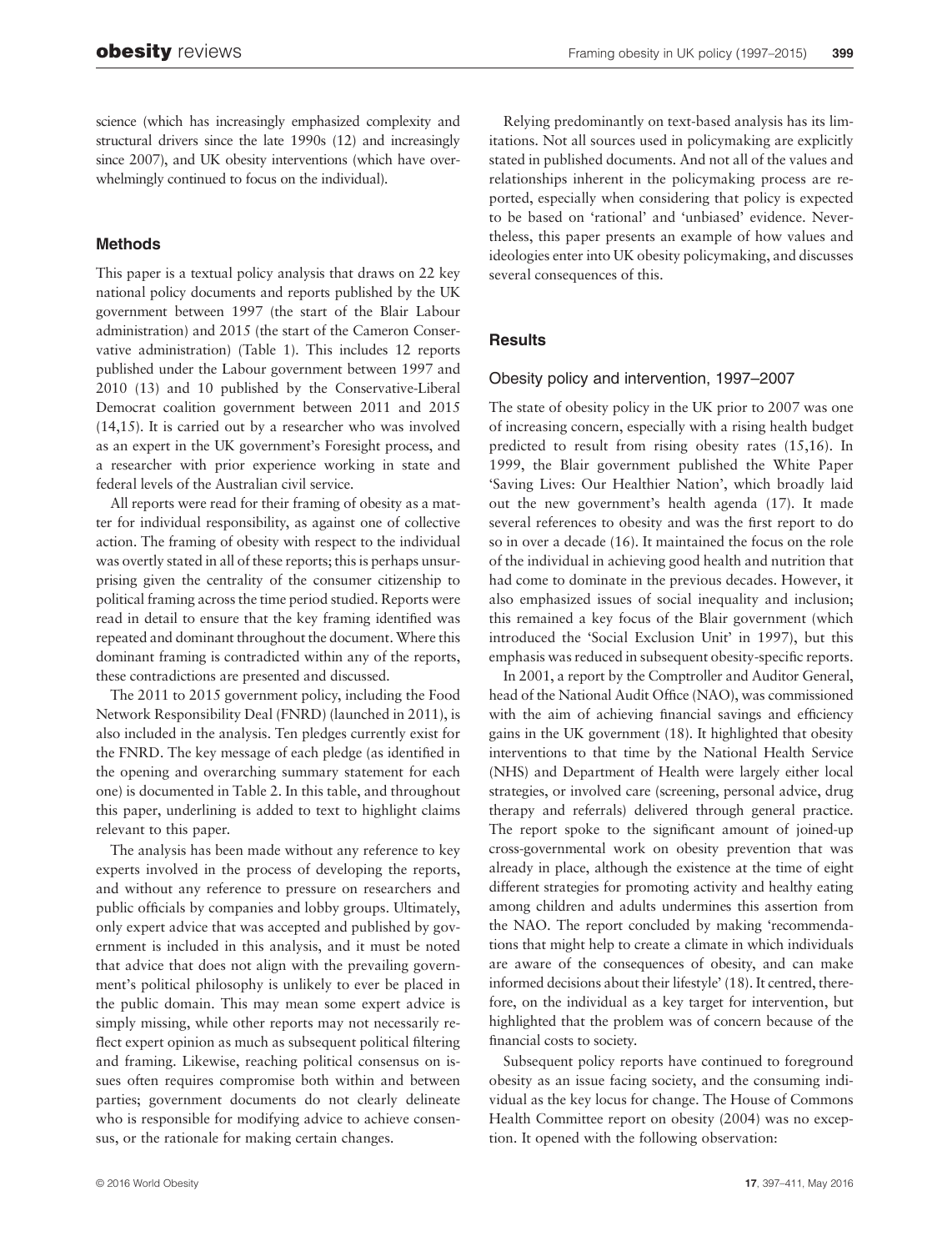Table 1 Key obesity policy and related documents in the UK between 1997 and 2015

| Document                                                                                                    | Year | Agency                                      | Individual responsibility / collective action?                                                                                                                                                                                                                                                                                                                                                                                                                                                                                                                                                                                                                                                                                                                                                                                                                                                                                                                                                                    |
|-------------------------------------------------------------------------------------------------------------|------|---------------------------------------------|-------------------------------------------------------------------------------------------------------------------------------------------------------------------------------------------------------------------------------------------------------------------------------------------------------------------------------------------------------------------------------------------------------------------------------------------------------------------------------------------------------------------------------------------------------------------------------------------------------------------------------------------------------------------------------------------------------------------------------------------------------------------------------------------------------------------------------------------------------------------------------------------------------------------------------------------------------------------------------------------------------------------|
| Saving lives: our healthier nation (17)                                                                     | 1999 | Secretary of State<br>for Health            | States that 'People can make individual decisions about their and<br>their families' health.  People can improve their own health, through<br>physical activity, better diet and quitting smoking. Individuals and<br>their families need to be properly informed about risk to make<br>decisions.' (p. 2)                                                                                                                                                                                                                                                                                                                                                                                                                                                                                                                                                                                                                                                                                                        |
| Tackling obesity in England (18)                                                                            | 2001 | National Audit Office                       | Aims to give recommendations that can help create an environment<br>in which 'individuals are aware of the consequences of obesity, and<br>can make informed decisions about their lifestyle.' (p. 7)                                                                                                                                                                                                                                                                                                                                                                                                                                                                                                                                                                                                                                                                                                                                                                                                             |
| Annual Report of the Chief Medical<br>Officer 2002 (56)                                                     | 2003 | <b>Chief Medical Officer</b>                | Calls for action from a broad range of stakeholders (including industry,<br>marketing, food standards agencies and drug companies), but<br>summarizes these recommendations by stating that 'action is needed<br>to help and support people – particularly children – to reshape their<br>diet. Action is also needed to increase the amount of regular physical<br>activity that people take.' (p. 3)                                                                                                                                                                                                                                                                                                                                                                                                                                                                                                                                                                                                            |
| At least five a week: evidence on the<br>impact of physical activity and its<br>relationship to health (57) | 2004 | <b>Chief Medical Officer</b>                | Begins with: 'This report must be the wake-up call that changes<br>attitudes to active lifestyles in every household. Being active is no<br>longer simply an option – it is essential if we are to live healthy and<br>fulfilling lives into old age.' (p. iii)                                                                                                                                                                                                                                                                                                                                                                                                                                                                                                                                                                                                                                                                                                                                                   |
| Obesity: third report of session<br>2003-04 (58)                                                            | 2004 | House of Commons<br><b>Health Committee</b> | Centres on moral judgement of the individual consumer, with the<br>'key question Should obesity be blamed on gluttony, sloth, or<br>both?' (p. 23)                                                                                                                                                                                                                                                                                                                                                                                                                                                                                                                                                                                                                                                                                                                                                                                                                                                                |
| Securing good health for the whole<br>population (59)                                                       | 2004 | Derek Wanless,<br><b>HM Treasury</b>        | Based on the premise: 'Individuals are ultimately responsible for their<br>own and their children's health and it is the aggregate actions of<br>individuals, which will ultimately be responsible for whether or not<br>such an optimistic scenario as "fully engaged" unfolds. People need<br>to be supported more actively to make better decisions about their<br>own health and welfare because there are widespread, systematic<br>failures that influence the decisions individuals currently make' (p. 4)                                                                                                                                                                                                                                                                                                                                                                                                                                                                                                 |
| Choosing health: making healthy<br>choices easier (21)                                                      | 2004 | Department of Health                        | Foreword summarises the White Paper as follows: 'Choosing health<br>sets out how we will work to provide more of the opportunities,<br>support and information people want to enable them to choose<br>health. It aims to inform and encourage people as individuals, and to<br>help shape the commercial and cultural environment we live in so<br>that it is easier to choose a healthy lifestyle. Small changes in the<br>choices people make can make a big difference. Taken together,<br>these changes can lead to huge improvements in health across<br>society. But changes need to be based on choices, not direction. We<br>are clear that Government cannot - and should not - pretend it can<br>"make" the population healthy. But it can - and should - support people<br>in making better choices for their health and the health of their families.<br>It is for people to make the healthy choice if they wish to. Choosing<br>health sets out what this Government will do to help them.' (p. 3) |
| Choosing a better diet: a food<br>and health<br>action plan (60)                                            | 2005 | Department of Health                        | An action plan arising from the Choosing Health White Paper. Some<br>actions are structural (including promoting healthy eating in the public<br>sector and local communities). But focus is on the ideas laid out in<br>the White Paper: 'A core principle of the White Paper is informed<br>choice: helping people make their own decisions about choices that<br>affect health. To that end, the Government is introducing a new<br>strategy for promoting health by influencing people's attitudes to the<br>choices they make.' (p. 11)                                                                                                                                                                                                                                                                                                                                                                                                                                                                      |
| Tackling child obesity: first steps (61)                                                                    | 2006 | National Audit Office                       | A central stated challenge is that 'an overarching difficulty with<br>reducing child obesity is the inherent complexity of the issue,<br>including changing the behaviour of children and their parents, and<br>attitudes in society generally.' (p. 6)                                                                                                                                                                                                                                                                                                                                                                                                                                                                                                                                                                                                                                                                                                                                                           |
| Tackling obesities: future choices (6)                                                                      | 2007 | Foresight                                   | States that 'people in the UK today don't have less willpower and are<br>not more gluttonous than previous generations. Nor is their biology<br>significantly different to that of their forefathers. Society, however,<br>has radically altered over the past five decades, with major changes<br>in work patterns, transport, food production and food sales. These                                                                                                                                                                                                                                                                                                                                                                                                                                                                                                                                                                                                                                             |

(Continues)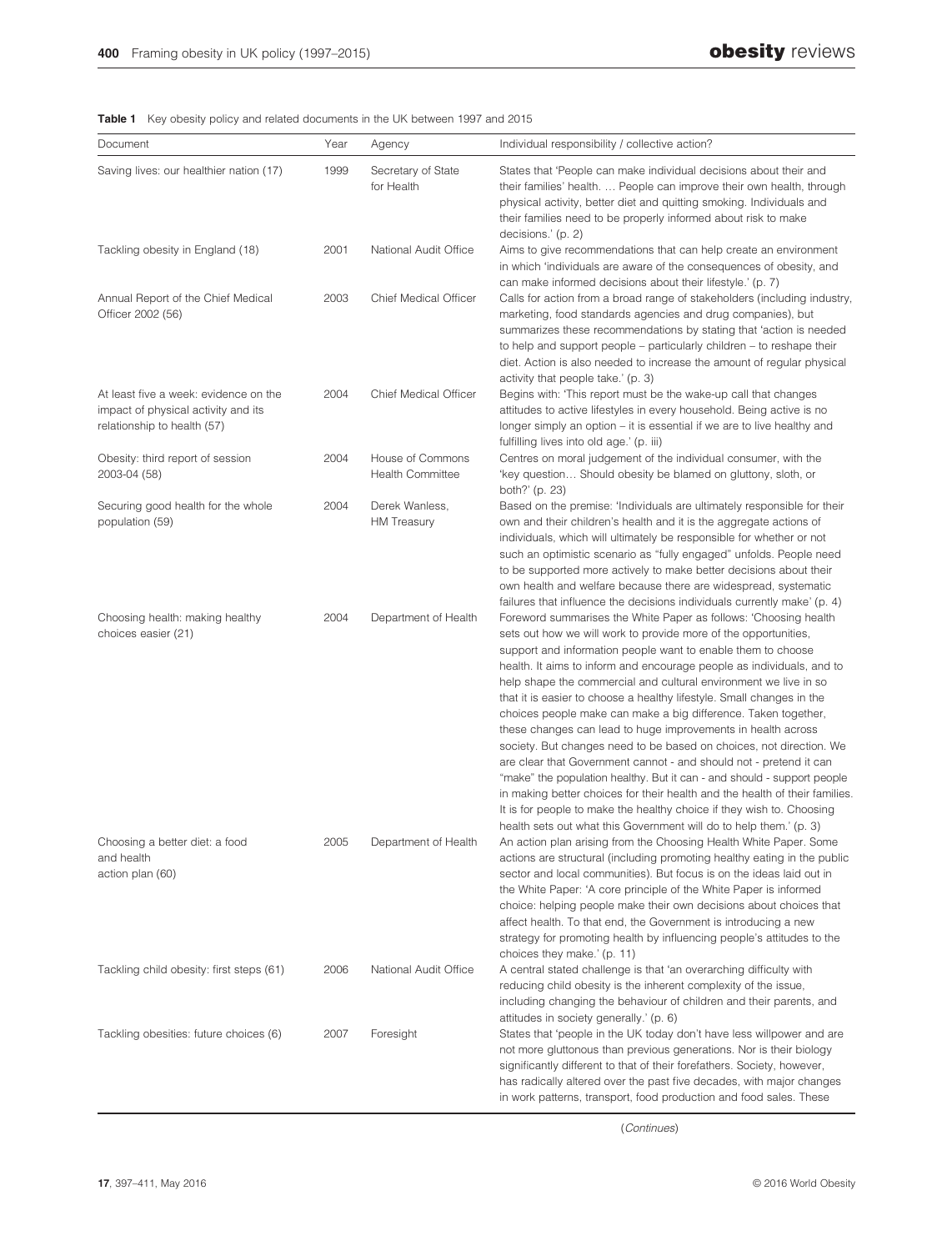| Document                                                                                                      | Year | Agency                                                                        | Individual responsibility / collective action?                                                                                                                                                                                                                                                                                                                                                                                                 |
|---------------------------------------------------------------------------------------------------------------|------|-------------------------------------------------------------------------------|------------------------------------------------------------------------------------------------------------------------------------------------------------------------------------------------------------------------------------------------------------------------------------------------------------------------------------------------------------------------------------------------------------------------------------------------|
| Healthy weight, healthy lives:<br>a cross-government strategy for<br>England (62)                             | 2008 | Cross-Government<br>Obesity Unit                                              | changes have exposed an underlying biological tendency, possessed<br>by many people, to both put on weight and retain it.' (p. 5)<br>'This strategy is the first step in achieving a new ambition of enabling<br>everyone in society to maintain a healthy weight.' (p. vii)                                                                                                                                                                   |
| Healthy lives, healthy people: our<br>strategy for public health in England (33)                              | 2010 | <b>HM Government</b><br>White Paper                                           | Premised on the following: 'The dilemma for government is this: it is<br>simply not possible to promote healthier lifestyles through Whitehall<br>diktat and nannying about the way people should live We need a new<br>approach that empowers individuals to make healthy choices and gives<br>communities the tools to address their own, particular needs.' (p. 2)                                                                          |
| Fair society, healthy lives: strategic<br>review of health inequalities in England<br>post-2010 (63)          | 2010 | Michael Marmot,<br>Institute of<br><b>Health Equity</b>                       | Recommends addressing the causes of obesity across the social<br>gradient through population-wide interventions such as improving food<br>access and availability. Individuals are referred to only in social context,<br>for example in the Executive Summary: 'Effective local delivery requires<br>effective participatory decision-making at local level. This can only<br>happen by empowering individuals and local communities.' (p. 9) |
| Equality analysis: a call to action on<br>obesity in England (72)                                             | 2011 | Department of<br>Health                                                       | Summarises the new focus on the lifecourse (derived from the Marmot<br>Report and Foresight) as increasing the focus on the individual: 'A<br>consequence of the move towards the lifecourse approach will be<br>greater emphasis on supporting individuals who are overweight or<br>obese in moving towards and maintaining a healthier weight.' (p. 9)                                                                                       |
| Strategic high impact changes:<br>childhood obesity (64)                                                      | 2011 | <b>Childhood Obesity</b><br>National Support<br>Team, Department<br>of Health | Based on the premise that 'tackling obesity remains an important issue:<br>it does not just reduce the number of overweight people in Britain, but<br>can also lead to broader changes in behaviour which, in turn, empower<br>individuals to lead healthier, longer and more fulfilling lives.' (p. 2)                                                                                                                                        |
| Public health outcomes framework<br>2013 to 2016 (65)                                                         | 2012 | Department of<br>Health                                                       | Based on the premise that 'the responsibility to improve and protect<br>our health lies with us all - government, local communities and with<br>ourselves as individuals.' (p. 1)                                                                                                                                                                                                                                                              |
| Living well for longer: a call to action<br>to reduce avoidable premature<br>mortality (66)                   | 2013 | Department of<br>Health                                                       | Seeks to 'build a movementto inspire and combine ideas and action<br>from individuals and organisations across the health and care system.'<br>(p. 23)                                                                                                                                                                                                                                                                                         |
| From evidence into action: opportunities<br>to protect and improve the nation's<br>health (67)                | 2014 | Public Health<br>England                                                      | Recommends improving public health education about diet and physical<br>activity and 'supporting local authorities to deliver whole system<br>approaches to tackle obesity, including through supporting healthier<br>and more sustainable food procurement'. Suggests producing a report<br>on fiscal measures to intervene in sugar and diet (p.15).                                                                                         |
| Moving more, living more: the physical<br>activity olympic and paralympic games<br>legacy for the nation (68) | 2014 | Cabinet Office                                                                | States that there is 'no single answer to the question of how to reduce<br>physical inactivity', but suggestions of action are limited to varied ways<br>to 'encourage' people (individuals, workplace groups and communities)<br>to achieve recommended physical activity levels.                                                                                                                                                             |
| Chief medical officer annual report<br>2012: surveillance volume (69)                                         | 2014 | <b>Chief Medical Officer</b>                                                  | Highlights that many people do not achieve government<br>recommendations for physical activity and diet. Recommends product<br>reformulation, public health education about sugar and investigation of<br>the links between fast food outlets and deprivation, but emphasises<br>a need for more research and data about these to inform future policy<br>making.                                                                              |
| Living well for longer: progress 1<br>year on (70)                                                            | 2015 | Department of Health                                                          | Looks to 'stimulate a focus on creating and protecting health, not only<br>treating ill-health; identifying the opportunities for tackling the major<br>public health issues using evidence including behavioural sciences.'<br>(p. 12)                                                                                                                                                                                                        |
| 2010 to 2015 Government policy:<br>obesity and healthy eating (40)                                            | 2015 | Department of Health<br>[current policy]                                      | The key actions of this policy are summarised by the sub-title 'Helping<br>people to make healthier choices', where 'it is important that we<br>encourage and help people to: eat and drink more healthily, [and] be<br>more active' (p. 1). These actions will be achieved through giving<br>people advice and guidance, and improving food labelling so that<br>people can make healthy choices.                                             |

Most policy interventions reviewed here overwhelmingly frame obesity as a problem of individual consumption and behaviour, and propose individual consumer decision-making as the key targets for interventions. Less attention is paid to the role of civil society more broadly (including organizations and businesses) or to society-wide structural drivers.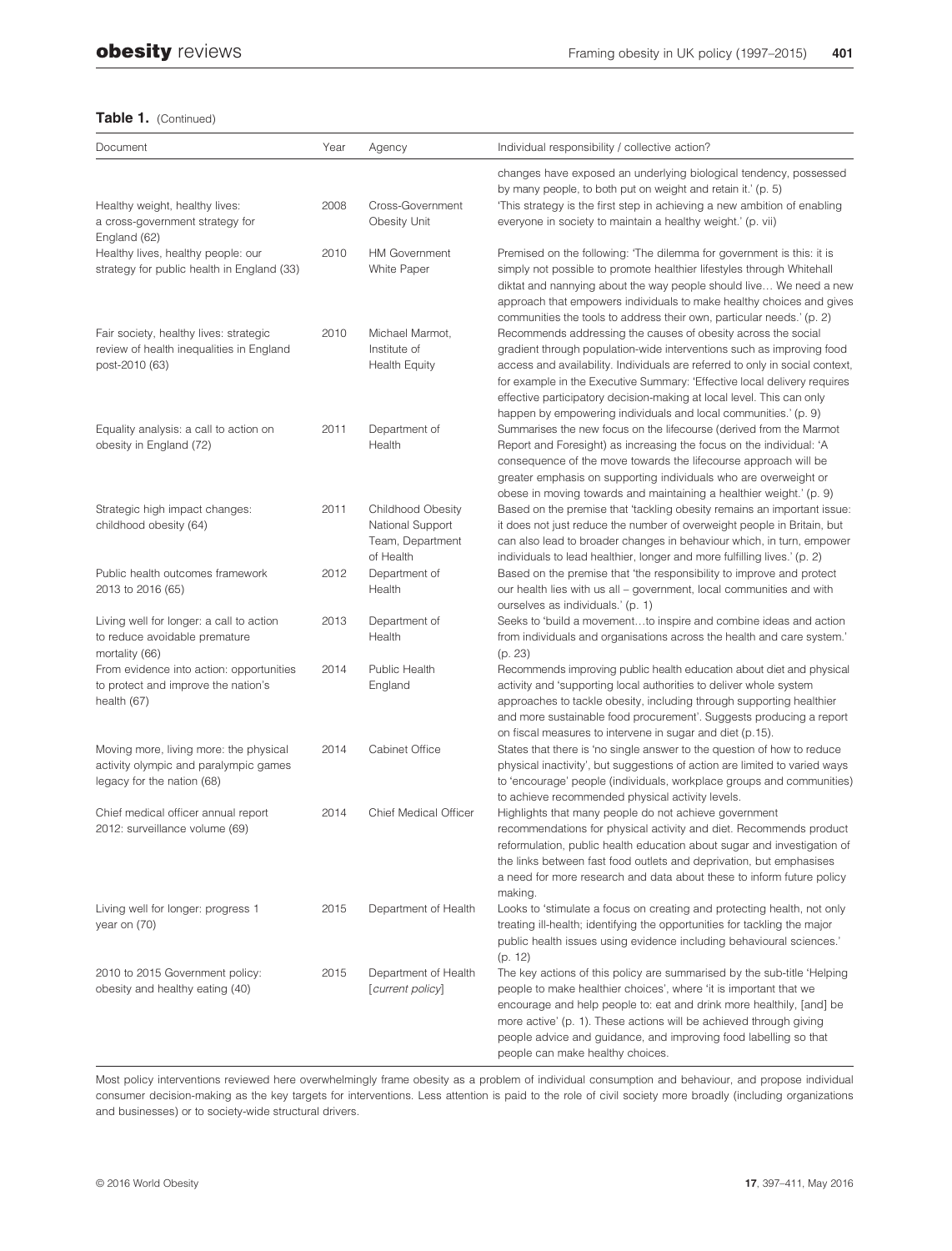The promotional efforts of the food industry are frequently directed towards children. While we recognise that it is entirely appropriate for parents to retain control over their children's diet, we were shocked to find evidence that in its campaign for Walkers Wotsits, Abbot Mead Vickers advertising agency deliberately aimed to undermine parental control… We have recommended tighter controls on the advertising and promotion of foods to children, though we favour a voluntary approach in the first instance (58).

Despite 'shocking' evidence that the ideals of individual choice were being deliberately undermined and exploited by markets, this observation had only a minor impact in the report. Policy recommendations put forward strongly favoured voluntary participation from companies. Individual consumers remained the main target for intervention; however, there was recognition that people perceived as being unable to make good informed choices (children, for example) required protection. In this case, it was the responsibility of other individuals (such as parents) to intervene and protect. While efforts to encourage self-regulation among companies have been largely ineffective, at least as far as voluntarily reducing advertising is concerned (19), emphasis on parental responsibility has increased.

The dominant framing of obesity within the House of Commons Health Committee report – that gluttonous and/or slothful individuals are ultimately responsible for choosing a morally-appropriate lifestyle – appears at odds with the introductory remarks about the 'shocking' ways in which individuals' choices were being manipulated by larger powers. The predominant framing does, however, reflect the ideological positions of key consultants working on this report. The report asserts that a 1995 article by key advisors who were central to shaping the consultation (20) was influential in positioning obesity as a problem of (morally incorrect) individual behaviour. While the tension between responsible and hedonistic consumer plays out in this report, the dominant framing of obesity as a product of morally-incorrect individual choices can be traced more readily to ideologies and power imbalances implicit in the policy making process than to recentlyreported evidence.

The focus on individual consumer choice is further elaborated in the 2004 report 'Choosing Health: Making Healthy Choices Easier' (21). This report was based on the premise that life in UK has changed since the mid-20th century and that people in the early 2000s value the freedom of individual choice. Echoing the values of Thatcherism in a Labour administration, it argued that in modern consumer society, the public has become used to consuming a wide range of goods and services while enjoying a wide range of choices of consumer items. This report discussed the role of industry and its potential to assist in providing information to consumers to better equip them to make 'good' choices. In this context, 'good' choices were described as balancing exercise with food intake, drinking 'sensibly', practising safe sex and not smoking. While it implied that some choices might be better than others (e.g. '…alcohol and fast food are portrayed as offering excitement, escape and instant gratification. Television, computer games and the sofa offer attractive entertainment options. In contrast, the portrayal of healthy lifestyles by government can seem preachy, boring and too much like hard work') it fell short of being prescriptive about which foods and activities constituted 'good' choices for consumers. Instead, the report proposed that the Department of Health develop criteria and guidelines for good health to better inform consumers in future. The report also laid out an intention to have discussions with the food industry in the future to discuss its role in individual health education. Solutions proposed were NHS-linked personal health kits (so people could develop their own personal health guides, set their own priorities, and self-monitor appropriately) and advisors (to help people learn what they needed to know to lose weight and make decisions that were recognized as responsible). Here again, the paradox faced by individual consumers was clear: individuals would be given resources to help them freely set their own priorities in line with their own desires, and instruction about what those choices should be in order to be healthy and productive members of society.

### Foresight obesities, 2007

Foresight is a British Government-sponsored future-thinking programme that has, since its inception in 1994, been seated in the Government Office for Science, within the Department for Business, Innovation and Skills. It was initially broadly focused on science and technology; with the Blair administration in 2000, it was reviewed, re-staffed and refocussed on themes of specific interest to the government of the day (22). Obesity was one of these themes. Foresight Obesities set out to 'challenge the simple portrayal of obesity as an issue of personal willpower – eating too much and doing too little' (6). It claimed that this oversimplified view, which was predominant to that time, did not help the government to develop a sustained response to the problem of obesity. This did not appear to be a direct response to previous UK Government reports about obesity, but instead a response to 'extensive media coverage' and 'popular views' that drew on stereotypes when discussing obesity. Such an introductory framing of the report – as a response to popular opinion rather than to the many previous UK Government reports – suggests there were multiple obesity narratives within government, as obesity had become an issue that many departments had engaged with according to the particular institutional culture of each, but not in particularly joined-up ways.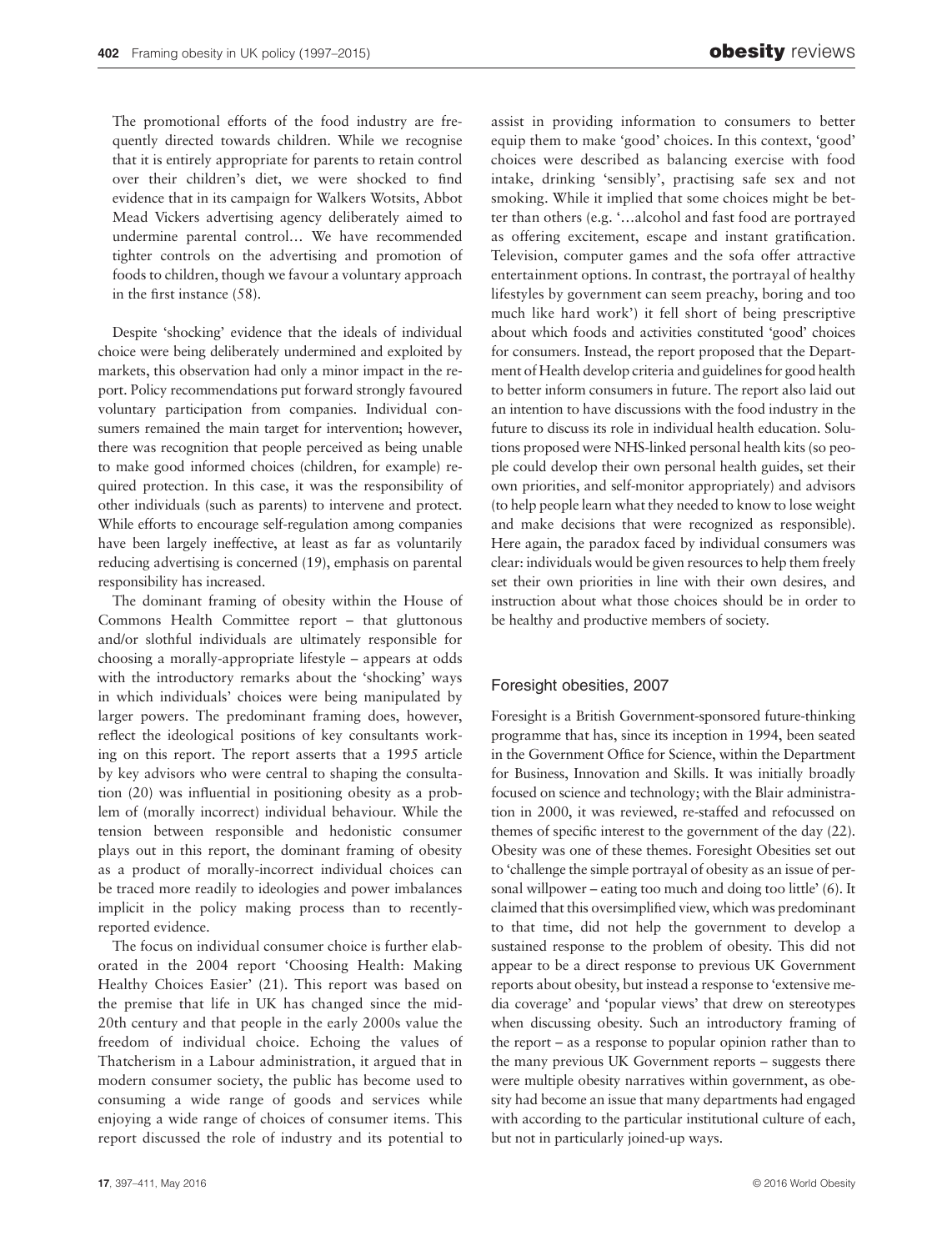#### Table 2 Public health responsibility deal food pledges

|                                           | Number of      |                                                                                                                                                                 |
|-------------------------------------------|----------------|-----------------------------------------------------------------------------------------------------------------------------------------------------------------|
|                                           | signatories    |                                                                                                                                                                 |
| Pledge name                               | (in May 2015)* | Pledge                                                                                                                                                          |
| F1. Out of home energy                    | 45             | 'We will provide energy information for food and non alcoholic drink for our customers in out of                                                                |
| (kJ/kcal) labelling                       |                | home settings from 1 September 2011 in accordance with the principles for energy labelling                                                                      |
|                                           |                | agreed by the Responsibility Deal.'                                                                                                                             |
| F2. Salt reduction (pledge now closed) 78 |                | 'We commit to the salt targets for the end of 2012 agreed by the Responsibility Deal, which                                                                     |
|                                           |                | collectively will deliver a further 15% reduction on 2010 targets.' [Replaced by F9]                                                                            |
| F3a. Non-use of artificial trans fat      | 90             | 'We do not use ingredients that contain artificial trans fats.'                                                                                                 |
| F3b. Artificial trans fat removal         | 11             | "We are working to remove artificial trans fats from our products within the next 12 months."                                                                   |
| F4. Calorie reduction                     | 43             | 'Recognising that the Call to Action on Obesity in England set out the importance of action on                                                                  |
|                                           |                | obesity, and issued a challenge to the population to reduce its total calorie consumption by 5                                                                  |
|                                           |                | billion calories (kcal) a day, we will support and enable our customers to eat and drink fewer                                                                  |
|                                           |                | calories through actions such as product/ menu reformulation, reviewing portion sizes,                                                                          |
|                                           |                | education and information, and actions to shift the marketing mix towards lower calorie options.                                                                |
| F5a. Salt catering: training and          | 15             | We will monitor and report on our actions on an annual basis.'<br>'We will support and enable consumers to reduce their dietary salt intake. We will do this by |
| kitchen practice                          |                | reducing the amount of salt used in our kitchens by at least an initial 15%, within a specified                                                                 |
|                                           |                | 2-year period'                                                                                                                                                  |
| F5b. Salt catering: reformulation of      | 10             | 'We will support and enable customers to reduce their dietary salt intakes by establishing the                                                                  |
| products as purchased by the customer     |                | salt levels in all standardised products as they are offered to the final consumer, prioritising                                                                |
|                                           |                | top-selling products where appropriate; and in accordance with EU Food Information for                                                                          |
|                                           |                | Consumers Regulation No. 1169/2011 (EU FIC) – we commit to providing information on the                                                                         |
|                                           |                | amount of energy, fat, saturates, sugars and salt for each standardised product, both on our                                                                    |
|                                           |                | website and in the menu information guides that are made available in our catering                                                                              |
|                                           |                | establishments. The information may be provided in the following formats: per 100g/100ml only;                                                                  |
|                                           |                | per 100g/100ml plus per portion; or per portion only.'                                                                                                          |
| F5c. Salt catering: procurement           | 9              | 'We will support and enable customers to reduce their dietary salt intake by taking the                                                                         |
|                                           |                | following actions in respect of procurement of products: We will meet the 2017 salt targets for                                                                 |
|                                           |                | at least 50% of the products we procure (by volume of products) by the end of 2017 and will                                                                     |
|                                           |                | report on progress year on year.'                                                                                                                               |
| F6. Fruit and vegetables                  | 48             | 'We will do more to create a positive environment that supports and enables people to                                                                           |
|                                           |                | increase their consumption of fruit and vegetables.'                                                                                                            |
| F7a. Front of pack nutrition labelling    | 23             | 'We will adopt and implement the UK Governments' 2013 recommended Front of Pack                                                                                 |
| F7b. Front of pack nutrition labelling    | 17             | Nutrition Labelling Scheme'                                                                                                                                     |
|                                           |                | 'We will promote, and explain to consumers how to use the UK Governments' 2013<br>recommended Front of Pack Nutrition Labelling Scheme.'                        |
| F8. Saturated fat reduction               | 18             | 'We will support and enable people to consume less saturated fat through actions such as                                                                        |
|                                           |                | product/menu reformulation, reviewing portion sizes, education and information and                                                                              |
|                                           |                | incentivising consumers to choose healthier options. We will monitor and report on our actions                                                                  |
|                                           |                | on an annual basis. Progress in reducing people's saturated fat intakes will be measured via                                                                    |
|                                           |                | the National Diet and Nutrition Survey.'                                                                                                                        |
| F9. Salt reduction 2017                   | 39             | 'We will support and enable individuals to further reduce their salt intake by continuing to                                                                    |
|                                           |                | review and lower levels of salt in food. We commit to working towards achieving the salt                                                                        |
|                                           |                | targets by December 2017. For some products this will require acceptable technical solutions                                                                    |
|                                           |                | which we are working to identify and implement.'                                                                                                                |
| F10. Out of home maximum per              | $\overline{7}$ | 'We will support and enable customers to reduce their dietary salt intakes by committing to                                                                     |
| serving salt targets                      |                | meet all relevant maximum per serving salt targets within 2 years of signing up to this pledge."                                                                |

\*The number of signatories is out of a total of 7 000 manufacturing, 213 000 wholesale and 52 000 retail food enterprises, as listed in the food statistics pocketbook (71) (source: (73); underlining added).

Advisors to the Foresight process held a diversity of views, not all of which aligned with the political directions of the ruling administration (23). The Foresight Obesities process was, for many researchers and experts involved in the process, an attempt to reframe the issue in light of growing evidence for a need to look beyond individualism in addressing obesity. In line with this, the summary of the report observed that

the pace of the technological revolution is outstripping human evolution and, for an increasing number of people, weight gain is the inevitable – and largely involuntary – consequence of exposure to a modern lifestyle. This is not to dismiss personal responsibility altogether, but to highlight a reality: that the forces that drive obesity are, for many people, overwhelming (6).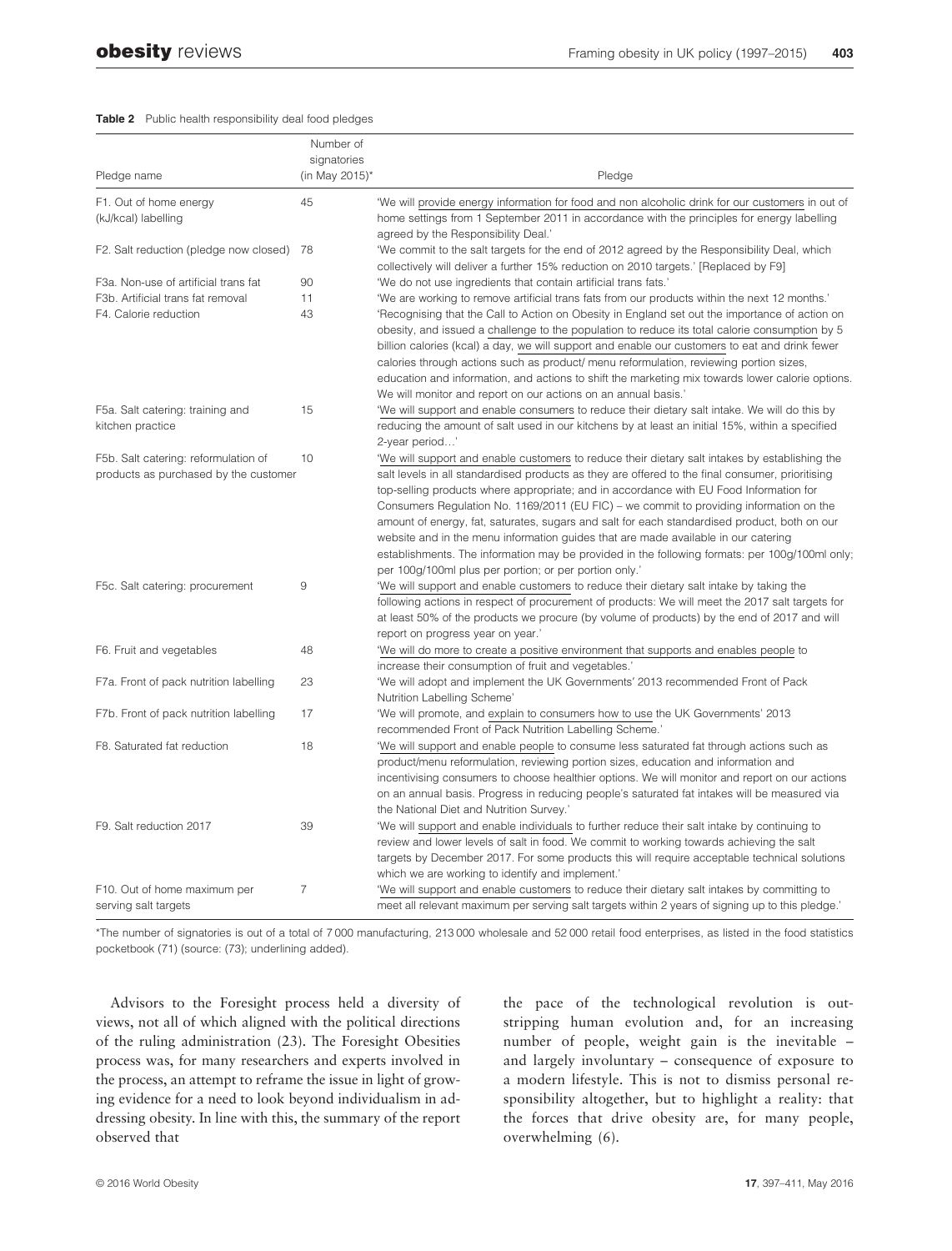Evidence supporting this claim was summarized in the report. In an accompanying assessment of policy options, a social democratic response (using economic and social interventions to promote social justice) was projected to offer the best outcomes in terms of reducing population-level obesity, childhood obesity and socioeconomic disparities in obesity rates, while a market liberal response (emphasizing free markets and targeting individual consumers) would only lead to increased obesity in all three epidemiological categories (9).

At the end of the process, the group was disbanded; however, this did not mean that all of the advisers ceased working with the government. Indeed, some of the advisors that formed the expert advisory group in the Foresight Obesities process, and who subsequently supported the development of strategies and implementation of programmes, had also been key figures in previous government-led obesity consultations. This is important because advisers, who remain key national experts in their field even when not engaged by governments, may at times offer more institutional memory and continuity of framings than civil servants, many of whom can regularly change projects and posts within the broader organization of government. Many of the documents and reports reviewed in this paper attest to this: they list consultations with similar expert advisors (especially those whose advice readily aligns with political priorities and framings), but different civil servants are engaged with preparing the reports (noting that only the more senior of the policy-writing team are acknowledged by name in the reports produced).

From a government perspective, the purpose of Foresight Obesities was to broaden the explanatory framing of obesity, but within bounds. So while the breadth of disciplines engaged with was far greater than any other similar scoping exercise in the past, there were some notable omissions. For example, Foresight Obesities did not encourage engagement with the moral implications of obesity (24), nor did it examine values and norms surrounding large body size, including blame and stigma (25,26). It did not seek to engage consumers in any detail, especially not those in lower socioeconomic strata and those for whom business-like consultation meetings were completely inaccessible. It did not consider how market liberal approaches to governance might contribute to obesity (27), or how the lobbying power of the media and food corporations can impact, implicitly or explicitly, both public opinion and government decision-making. In addition, it did not interrogate crosscutting themes such as equity, despite this being a stated concern for the Blair government in its first report on health (17).

Systems mapping was used to collate factors identified as contributing to obesity through selective soliciting of expert opinion and research evidence. This permitted the visual linking of diverse forms of evidence in order to build a single picture of the biological and social complexity of

obesity. A qualitative obesity systems map, FOSM, was constructed using detailed advice from a large group of experts drawn from a range of disciplines and interests. The modelling process (described in (7)) claimed not to privilege any particular disciplinary perspective within those initially selected. Although

the system map, together with scientific and other evidence, confirms that energy balance (or imbalance) is determined by a complex multifaceted system of determinants (causes) where no single influence dominates (6),

the individual and his or her energy intake and expenditure were positioned prominently as central to the process of obesity production. The report justifies this by stating: 'At the heart of the issue of excess weight lies a homeostatic biological system, struggling to cope in a fast-changing world…' (6). Thus, while it does not privilege any single influence of those included in the consultation, it does privilege one central framing: that at the heart of the obesity crisis lies an individual struggling to balance his or her energy intake and expenditure.

This central positioning of individual energy imbalance may have been an analytic failure. According to Sørensen et al. (29),

energy balance theory is valid, with conditional clauses, for physiological observations of body fatness gains due to imbalance in intake and expenditure. But there is no proof of the causal role of energy imbalance for the development of obesity at the population level. The energy balance model has been extended beyond its boundaries in being applied as an explanation for population-level obesity, and several assumptions which underpin its use in this way have been questioned. Furthermore, multiple large-scale population-based studies have been unable to consistently show that differences in observable individual behaviours, which influence energy balance at a given point in time, predict subsequent long-term weight gain and eventual obesity development (30).

This is not to say that factors connected to physical activity or eating do not matter; there is good evidence supporting their association with obesity. However, such evidence does not necessarily support the presumption that the mechanisms through which they act are simple disruptions of individualenergy balance. The body-as-energy-consuming-machine analogy may have been extended too far in its application to explaining population-level obesity trends.

The Foresight Obesities planning and consultation processes began to shift the framing of obesity from a problem of individual to collective responsibility (this is reflected in the final report), but there is no particular systems modelling reason (8) or scientific rationale why the individual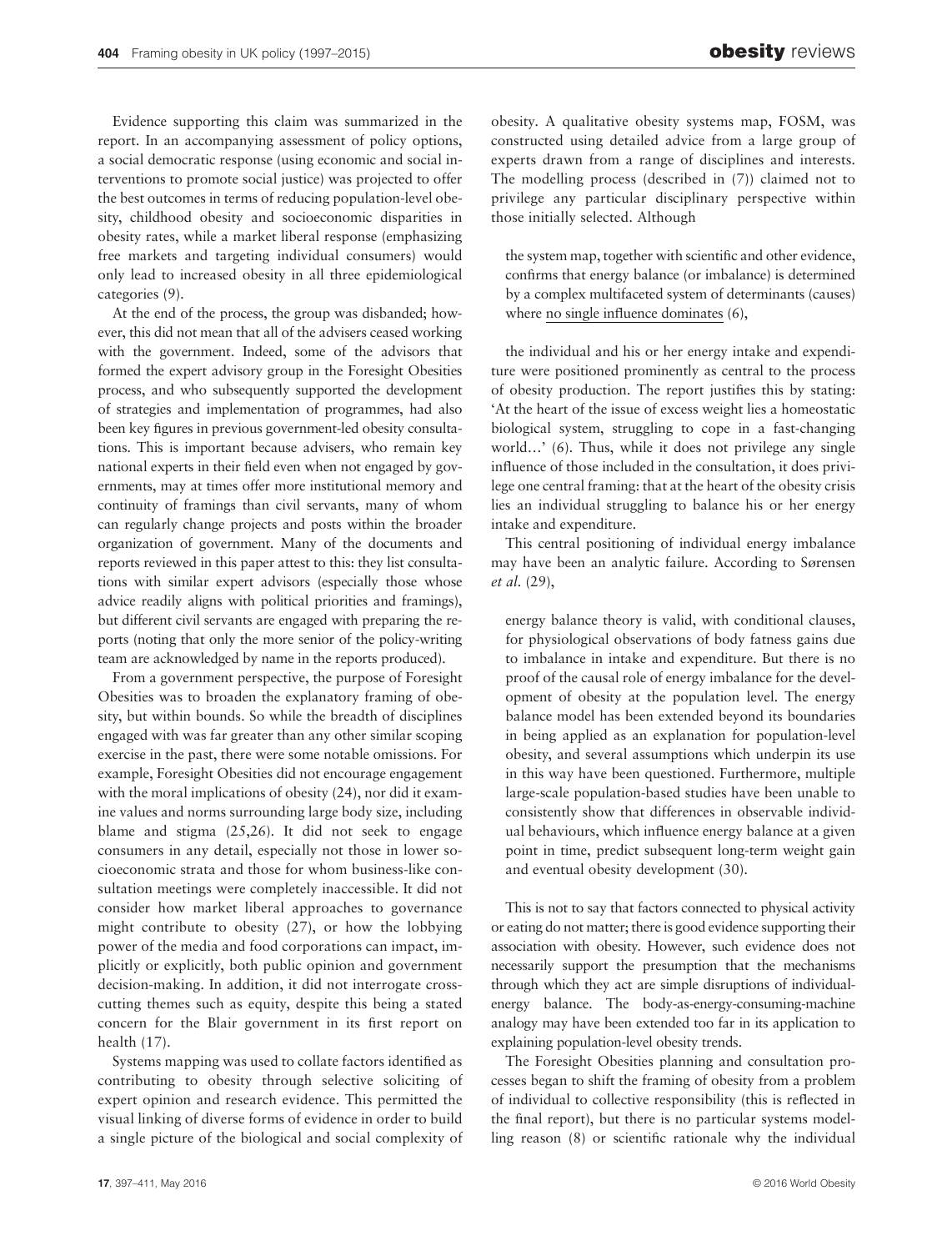should be at the centre of the model. However, the iconic model that emerged from the process maintained clear focus on the individual and their energy balance as the prime reason for obesity at the population level.

# Implementation of foresight obesities, 2007–2011

Implementation of the Foresight Obesities report reflected the central positioning of the individual in the model, rather than the evidence, which pointed to complexity and market failure. To understand why, it is necessary to look at the political processes of implementing policy and expert advice.

Foresight Obesities was intended as a tool for national policy planning looking forward to 2050 and had to be able to withstand changes in political leadership across time. In order to future-proof the approach in case of a change of government, public servants filtered the many policy options offered by the Foresight process with a version of Schwarz and Thompson's 'group grid typology of social solidarities' (31) but without acknowledging the source of their framing. Different clusters of policy scenarios would apply depending on which ideological quadrant a government adhered to (Fig. 1). And if there was a change of politics, policies in line with the new dominant national political ideology could just be recruited through a different quadrant of the grid.

Despite being a seemingly neutral policy process, Foresight Obesities was a selective political act in respect of the type of solution sought and the types of experts and agencies that would help achieve the necessary aim (8). Much as other projects previously conducted by Foresight, this was an instrument of modernization of policymaking within the Labour administration of the time (8). The Blair administration, and subsequently that of Brown, was concerned with addressing 'wicked' issues (32), and government departments and units were pressed to deliver outcomes on such problems regardless of departmental boundaries. Any outcomes had to align with broader political philosophies of moral individualism and market liberalism. The FOSM was a key output of Foresight and illustrated the need for joined-up government: when government departments responsible for different policy areas were mapped onto FOSM, the small extent to which any of them overlapped with respect to anti-obesity policy showed the need for more integration.

Another key outcome of the Foresight Obesities process, which called for collective responses to obesity, was the formation of the Cross-Government Obesity Unit in 2008 (Department of Health and Department of Children, Schools and Families). This unit was responsible for the initiation of the White Paper entitled 'Healthy Lives, Healthy People' (33) and the cross-government strategy 'Healthy Weight, Healthy Lives' (2008–2012), which aimed to shift emphasis in anti-obesity policy from the individual to a broad set of social and environmental factors. There was no direct link between the civil servants who prepared Foresight and those responsible for writing 'Healthy Weight, Healthy Lives', although some advisors did continue in their roles. One consequence of this that it was easy to default to the previously held view and widespread framing, that obesity was largely an issue of individual responsibility. Conversely, relationships among obesity researchers in different fields were promoted by the Foresight process; there continues to be academic attention paid to complexity, interdisciplinarity (28) and the need for structural reform (34,54,55), and this was arguably amplified by the Foresight process.

The main policy intervention resulting from Foresight Obesities and the Cross-Government Obesity Unit was the Change4Life programme. It focused on modifying individual behaviour as a means of addressing population-level obesity. Change4Life was initiated as a 3-year social marketing campaign in 2009. It was a flagship intervention that claimed to be the most ambitious launched anywhere in the world (36). It aimed to mobilize social marketing and advertising techniques through the use of media, public and private sector partners to

…catalyse social change… [and] create a movement in which everyone in society plays their part, helping to create fundamental changes to those behaviours that can lead to people becoming overweight and obese (36).

Change4Life sought consumer-driven change, in which it ambitiously aimed to use advertising to produce enlightened consumers who would drive change in the market. Private industry was involved only insofar as sponsors were encouraged to support Change4Life and assist in altering consumer behaviour. This presented opportunities for publicity, product placement and advertising, and permitted industry partners to participate in obesity reduction in ways that did not conflict with demands of turnover and profitability. Where initiatives intended to improve the food environment were implemented, such as stocking stores in deprived areas with fresh foods, emphasis was on the provision of goods rather than communication and collective action (37).

The discourse of complexity promoted by Foresight Obesities was absent from the Change4Life roll-out. While Change4Life claimed that it aimed to 'reframe the issue of obesity' so that it was seen as being 'not the fault of individuals or families but the result of modern life' (36), this was not foregrounded in the report (it appears just once, on page 43 of the Marketing Strategy document) and did not translate into practice. Individual consumer behaviour was foregrounded as the target for change. Change4Life distributed information and tools to help people make better lifestyle choices. While Change4Life sought to acknowledge that obesity-related health is relational, there was simultaneously an underlying 'assumed necessity to target particular individuals and families' and 'an ideal, rational [consumer-] subject remains at the heart of what is considered healthy' (38).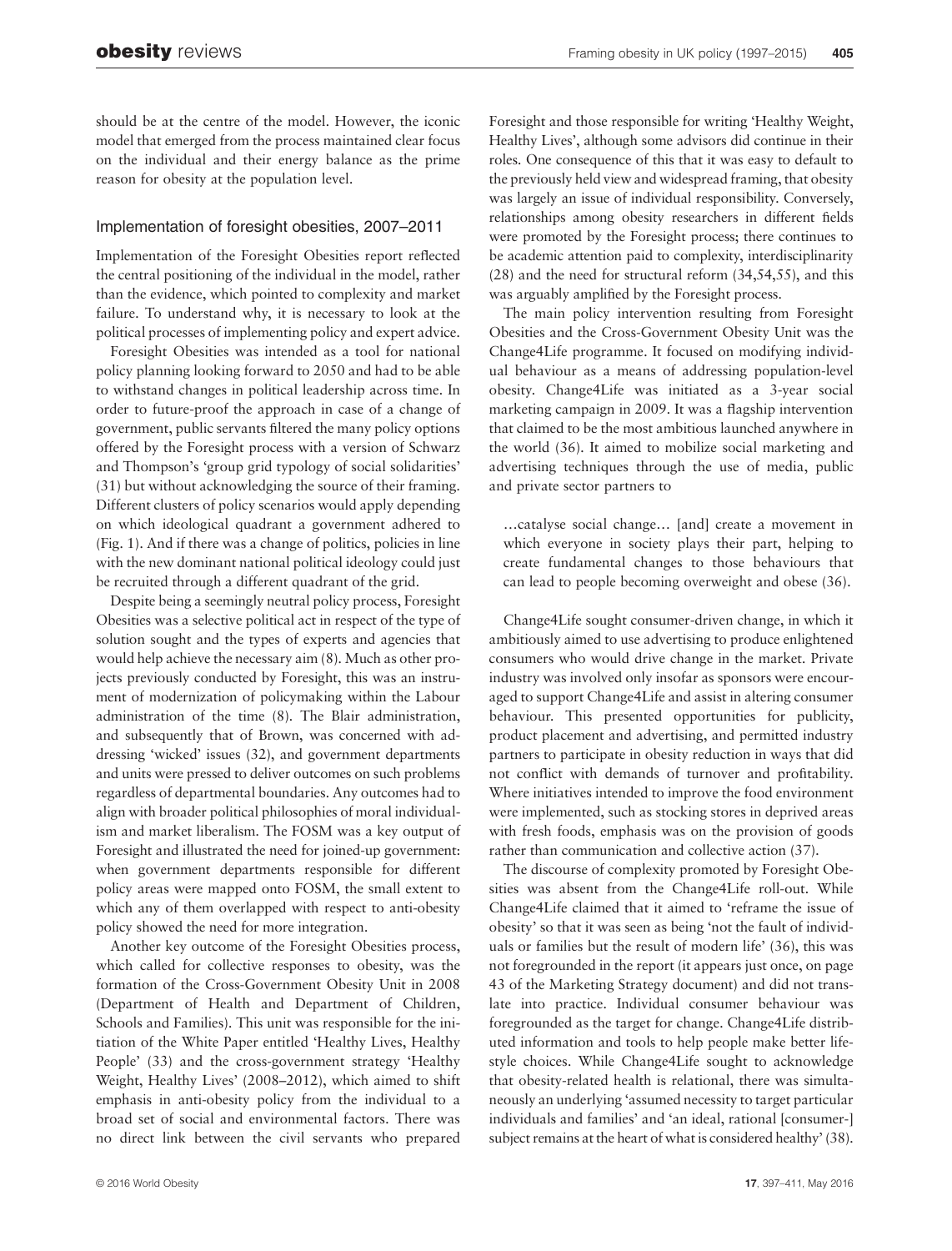

Figure 1 Foresight Obesities policy options were filtered into groups, or scenarios, according to the ideology underpinning them. In Scenario 1, enlightened consumers would fix obesity through driving the market towards healthy offerings. In Scenario 2, social democratic governments would anticipate the future, and plan obesity away, through upstream levers such as taxation. In Scenario 3, conservative approaches would rely on tradition to find responses to obesity, letting it run its course locally. And in Scenario 4, market liberal approaches would seek individualist responses to obesity. Adapted from (6), which was adapted from (31).

# Obesity policy and implementation after foresight, 2010–2015

The 2010 election resulted in a change in government – and hence political filter – from Labour to a Conservative-Liberal Democrat coalition. Foresight Obesities continued to inform obesity policy, as the approach shifted from enlightened consumerism to market liberalism (Fig. 1, from Scenario 1 to Scenario 4). Ideals of individualism and individual choice, which in practice manifest as social patterns of consumption, are central to market liberal ideologies. The government's 2010–2015 policy paper on obesity and healthy eating, entitled 'Helping People Make Healthier Choices', made these ideals clear. The government would offer advice and guidance to improve labelling and consumer information, and encourage businesses to include information on and with their food products so that people could make healthier choices. The resultant Public Health Responsibility Deal (PHRD) was initiated in 2011, as national government funding for Change4Life was reduced to around a fifth of its previous level. Change4Life continued beyond its initial 3 years, as sponsorship from commercial brands and non-governmental organizations increasingly funded it, with matched funding from government, on a project-by-project basis. This has led to some ambiguous messages to programme participants about what constitutes 'good' consumption, because consumption, which is good for income generation of sponsors and supporters, is not necessarily good for health. An example of this is described in Fig. 2.

Within the PHRD was the FNRD, which was formally initiated in 2013. While framed as a partnership, most of the work programme was (and still is) guided by the food industry. The FNRD is underpinned by government emphasis on market growth. The Calorie Reduction Pledge (F4), for example,

…encapsulates the Government's priorities of supporting sustainable and responsible economic growth. It sees the health and growth objectives as intertwined and mutually reinforcing. The innovation and competition which drives growth in the food industry and which remains a priority – can also powerfully help to drive forward its contribution to the national ambition to reduce calorie intake (39).

However, while the FNRD ostensibly places responsibility on the food industry to drive change, in practice, the consumer is framed as ultimately responsible for their own consumption behaviours (Table 2).

Interventions since Foresight have continued to focus on the individual, and the discourse of complexity has dropped out of obesity-related policy documents (Table 1). In addition, while the problem of obesity is a concern for government and its citizens, and the individual consumer continues to be framed as having the power to solve the problem (40), the balance of power in obesity governance in the UK has increasingly moved away from both, towards corporations. For example, while the consuming citizen is framed in the FNRD as having the power to address nationwide obesity trends, a very different balance of power is apparent in practice. Membership of the FNRD Steering Group, and at all levels of the FNRD, favours very high levels of representation from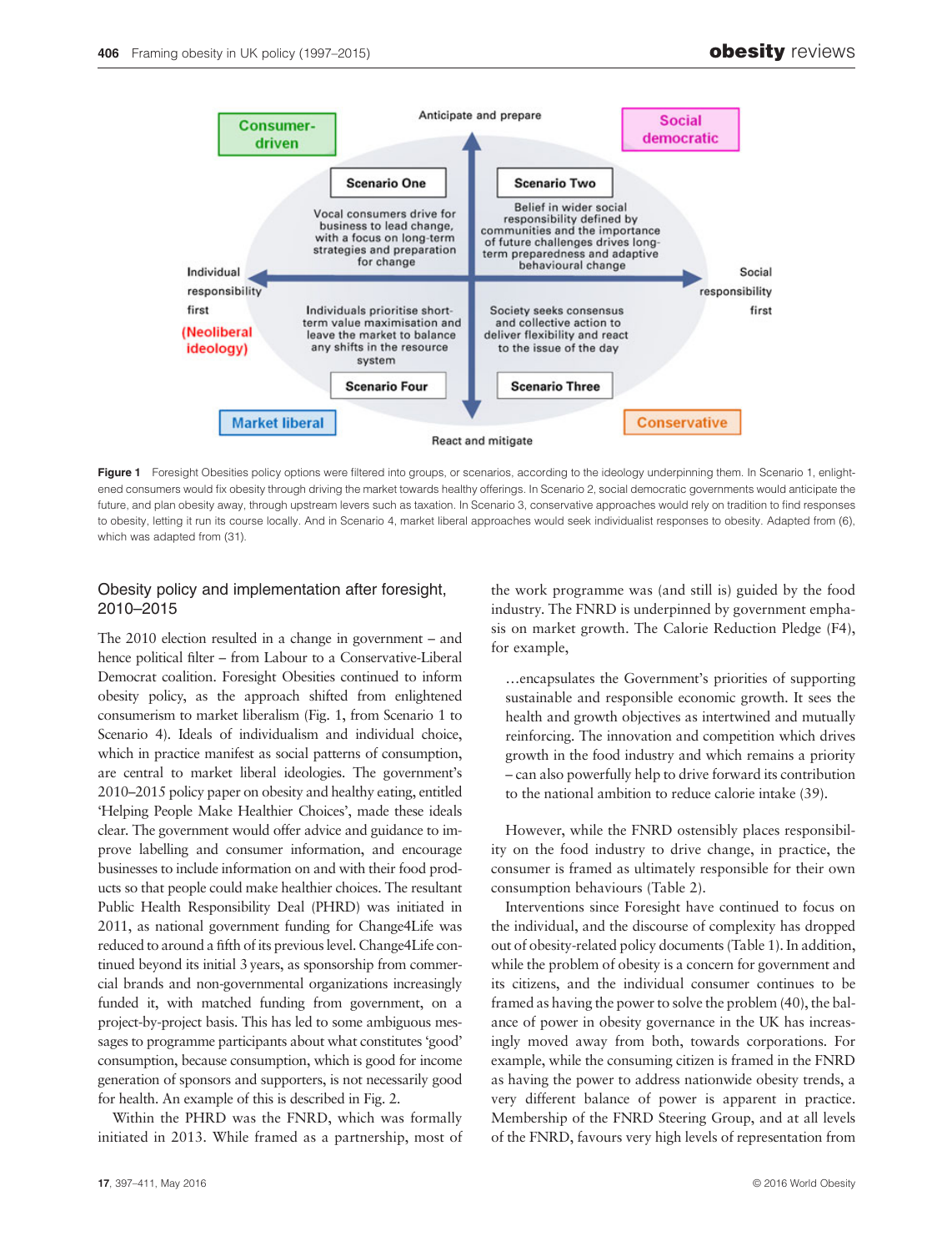the food (and drink) industry. Industry representatives have a majority in the nine-person Steering Group, with five full members; two additional Steering Group members, the Independent Chair and Senior Academic, have links with industry (41). Where larger-scale society-wide interventions are attempted, the majority are carried out with the intent of 'nudging' or facilitating individual behaviour change through approaches such as social marketing (42).

# **Discussion**

Despite a changing political landscape in the UK between 2000 and 2015, there is surprising continuity in the framing of obesity across this time. Given that there is limited scientific evidence to directly support this framing, why might it persist? Political values of individualism and market liberalism, in one form or another, are continuous and have infused policy documents with recommendations based on individualist behaviour and practice, even when the rhetoric of obesity policy veered towards collective action with Foresight Obesities. The framing of obesity is consistent, despite the diversity of advice and opinion that inform government reports, suggesting that political processes of filtering scientific advice and reaching consensus on it (both within and now also across parties) play an important role in shaping research directions, obesity interventions and therefore national obesity outcomes. Governance structures and ideologies, as well as lobbying by companies and media, can influence these processes and yet are rendered invisible in consultations and the reports produced. There is also considerable continuity of key advisors involved in informing and developing policy across the period, and little research has been carried out to understand how their own views and values may affect the advice they give. This has implications for the framing of obesity, and for any possibilities for its reframing.

The idea that individual consumers will provide the solutions to a broad-scale problem such as obesity is firmly based on the idea of the imagined responsible consumer who will rationally steer the market away from obesity. But the consumer society of the present-day UK encourages passive pleasures and, through advertising and branding, growing expectations about the status and pleasure that consumption can bring. Such consumption is often well beyond the population's ability to pay for those expectations: the UK has one of the lowest levels of household savings among the OECD countries and above-average rates of household debt (43).

At the same time, market theory assumes that the individual consumer is able to process all information provided to them about food products and nutritional requirements. This expects a great deal from consumers, and this expectation – along with the assumptions that choice is 'free' and that more choice is always better – has been questioned (44–46). A study from Norway, for example, illustrates that consumers feel well-informed about an average of only onethird of all market choices; where food is concerned, men, young people and those who self-define as being working class particularly struggle to understand the information available to them (46). Reformulation of foods and increasing the extent of information on the differing qualities of food items (including food descriptions, nutrient composition, potential health benefits, positive imagery, storage advice, sell-by and best-before dates and claims of naturalness) is likely to exacerbate the 'consumer attention deficit' defined by these authors (46). Food advertising, on the other hand, relies on cultivating social influences (such as status seeking, social trends, identity formation and peer-to-peer pressures) in addition to broadcasting both sentiment and information (47). It does not appeal to a rationally moral consumer but a socially-embedded feeling and sensing consumer who is encouraged by it to seek pleasure, happiness and the 'good life'.

The Foresight Obesity Systems Map and interventions arising from it both diffused responsibility (by emphasising complexity and multiple causal factors) and perpetuated the neoliberal construct of the individual consumer-citizen (by placing it prominently at the centre of the model). Causal factors visually blur together in a messy web around the prominent consuming individual, who stands alone as a feasible target for interventions. This framing, constructed in spite of claims to neutrality, illustrates the extent to which social values are implicit even in evidence-based research and policymaking.

The FOSM framing of obesity may have inadvertently weakened efforts to initiate any reforms that do not explicitly target the individual, for two reasons. First, it reinforces emphasis on the individual consumer in policy and popular discourse, which both encourages stigmatization and social fragmentation, and leads intervention to be publicly perceived as an infringement of so-called freedoms of consumer choice. This is in contrast to current developments in Mexico, for example, where state interventions such as taxes are being framed as mechanisms to protect vulnerable societies from international corporate powers (48). Second, it permits industrial lobby groups, whose interest is in encouraging consumption, to make two parallel points that permit deflection of efforts to intervene beyond the individual. These are that individuals are ultimately responsible for their own health, so more nutrition education is the key, and complexity is the cause of obesity so any singling out of specific ingredients, products or locations of eating is not useful. For example, in its response to the WHO Draft Guidelines for Sugar Intake (2014), the Managing Director of British Sugar stated:

[1]…it is important to help educate everyone on the importance of balancing energy (calories) in and energy (calories) out, and to provide accurate information based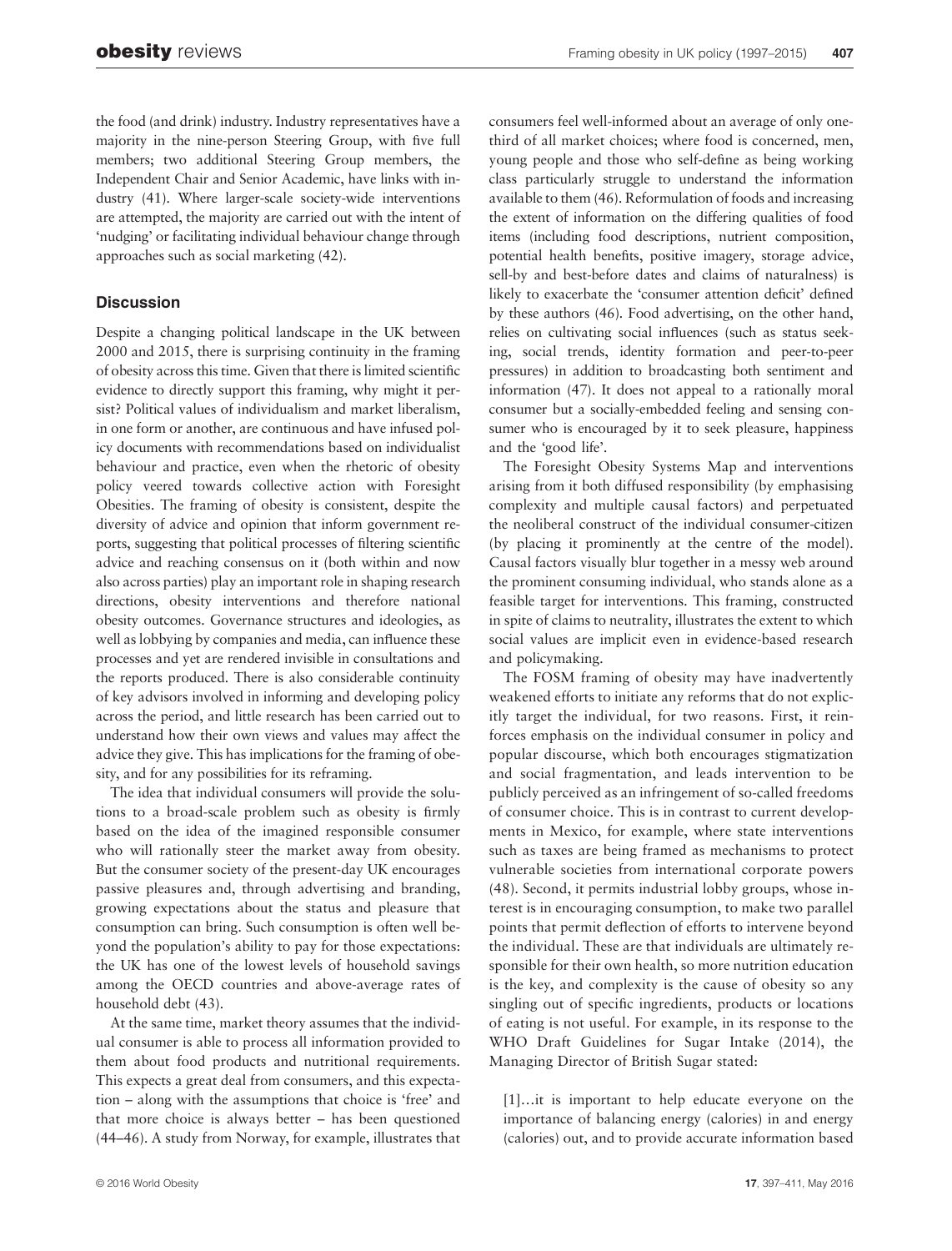

Figure 2 Change4Life sponsorship at a cricket match illustrates contradictory messaging about 'good' consumption. Change4Life banners with the slogan 'eat well, move more, live longer' are displayed prominently on fences, while players' attire showcase logos for brands of alcoholic beverages. Children wear Change4Life t-shirts while consuming the types of branded foods (soft drinks and crisps) that are readily available and marketed at the event, but which the programme encourages participants to resist (Pakistan-Australia Test Match, Ricky Ponting batting, Headingley, 2010; photographs courtesy S. Ulijaszek).

on facts and science so that the public can make considered decisions…, and

[2]…sugar is just one source of calories, and reducing intake of it alone will not solve the obesity crisis, for which there is no quick fix… (49).

Likewise, in response to the Department for Education Consultation on Draft School Food Standards (2014), the UK Food and Drink Federation stated:

[1] Only by teaching children about diet and health… can changes in pupils' diets really start to happen. DfE should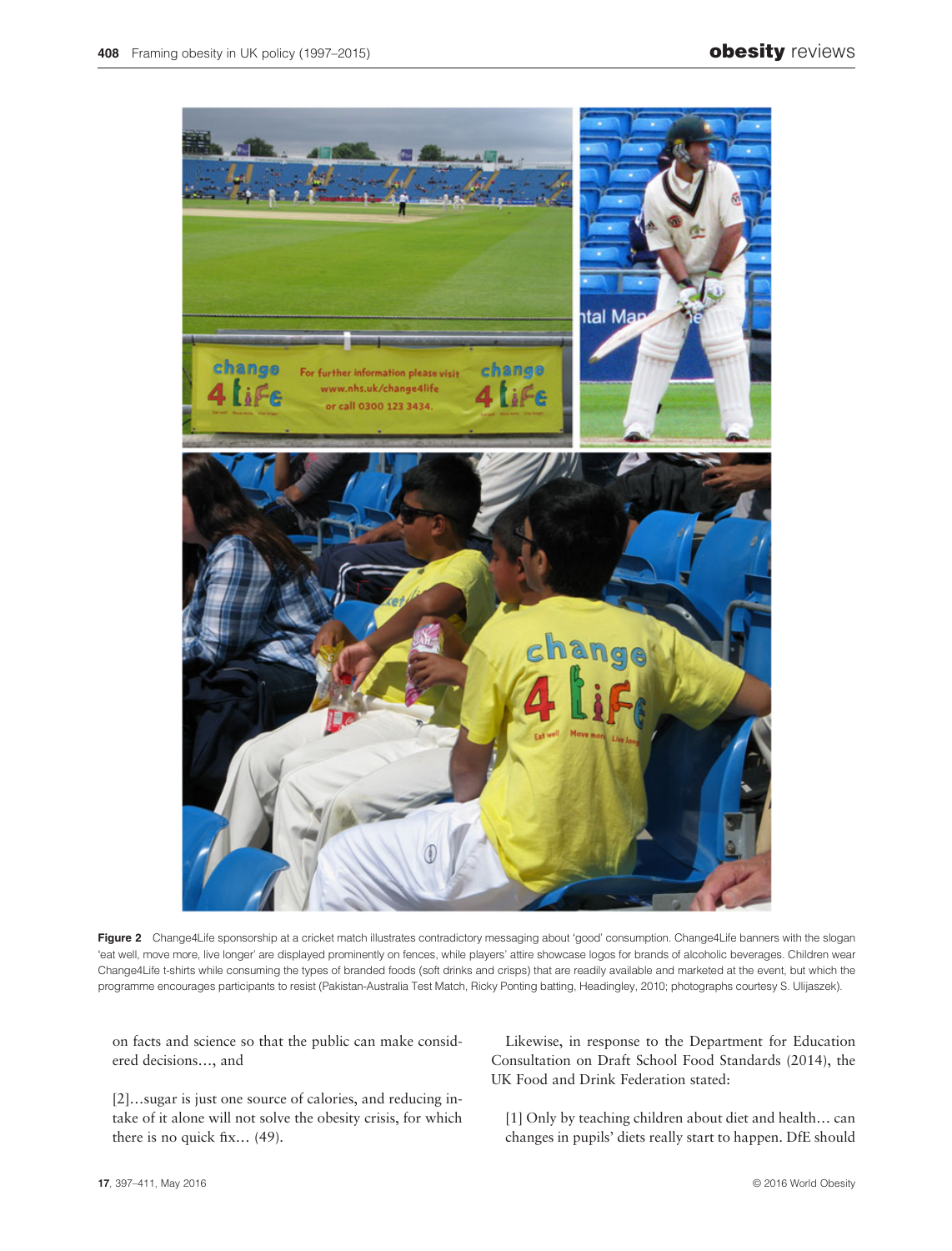also encourage schools to engage parents in activities alongside their children such as cookery clubs…, and

[2]…out of the school environment, children are faced with an unconstrained choice, and need to learn how to balance their diets and make healthier choices. FDF believes that teaching children about how to consume products which may be higher in fat, salt and sugars in the context of an overall balanced diet is likely to have more of a positive impact than an outright ban on products… (50).

Statements like these both exploit the messy complexity of obesity highlighted by Foresight and focus on the individual as the locus of change. Such statements have complicated efforts to introduce new and different approaches to obesity. They have also amplified the focus on the individual consumer, an aim that is inherent in FNRD pledges. This positions the individual once again as being responsible for national health outcomes. This is not to say that industry is solely to blame for population-level obesity; in complex problems, there are many concurrent society-wide drivers (e.g. insecurity, inequality and lack of access to resources), many of which require changing population-wide social norms and culturally accepted practices that are associated with free markets and which facilitate mass consumption. However, addressing such drivers simultaneously is difficult when attention is constantly deflected back onto the individual because alternative policy options cannot be enacted for a range of political and pragmatic reasons.

There are increasing calls to understand health and health outcomes as products of interconnectedness rather than individual choice (51–53). Foresight Obesities made a partial attempt to reframe obesity in this way. But in a political setting that emphasizes the consumer as its individual analytical unit, such a paradigm shift has proved unsuccessful. Current obesity policy is centred around the core objective of 'helping people make healthier choices' (40). While there are increasing calls for collective cross-system action and solidarity in addressing global health challenges (51) and obesity specifically (54,55), individualist ideologies prevail in practice. While the causal complexity central to Foresight represents a strong attempt to reframe obesity, its specific framing and details of its analysis too easily lent themselves to an individualistic approach and – perhaps unexpectedly – could be used to discredit firmer regulatory responses.

In creating the FOSM, where some linkages in the network of factors were weighted but all factors appeared as equally sized nodes, Foresight Obesities concealed power relations, hierarchies and values inherent in the obesity system of everyday life. For example, in the UK food environment, power (political, financial and social) is concentrated in very few key stakeholders, including those in government, business and the media. This power is much greater than that of any individual or local community. Foresight Obesities also took the powerful emphasis on choice and consumption as fact rather than as a social and political value that emerged in the UK during the 1980s. Further, the balance of power in favour of businesses and large multinational organizations – powerful organisations that play a governing role over large parts of the food supply – increasingly emphasizes and normalizes the importance of being an individual whose identity is formed by consumption. This is unsurprising; in a political context where collective society has been reframed as a collection of individuals driven by consumption (whether responsible or hedonistic), then the broader social and political drivers of health patterns cease to exist.

Obesity policymaking is not neutral; it is a process that takes place within societies. Societies, in turn, have specific social values, norms and power hierarchies, which vary between and within nations, and across time. The people involved in policymaking processes have particular backgrounds, ideologies and interrelations, all of which influence how they act. And the pressures that shape policymaking and government reporting frequently go unreported or even unnoticed. Policies which emerge reflect the landscape of policymakers, advisors, political pressures and values, as much – if not more – than the landscape of evidence. The power position of industry and those supported by it, for example, remains largely unchallenged; in this case, individualistic framing offers the path of least resistance. With this in mind, new approaches to obesity may come from acknowledging and understanding the social and political context in which obesity is governed.

### Conflicts of interest statement

No conflict of interest was declared.

### Acknowledgements

An early version of this paper was presented during a panel at the European Congress on Obesity (Prague, 2015). For this we thank the organizers of ECO and of the panel, in particular Line Hillersdal and the Governing Obesity research cluster at the University of Copenhagen.

### **References**

1. Pollitt C. Bringing consumers into performance measurement: concepts, consequences and constraints. Policy Polit 1988; 16: 77–87.

2. Loughlin J. Regional autonomy and state paradigm shifts in Western Europe. Reg Fed Stud 2000; 10: 10–34.

3. Rose N. The Power of Freedom. Reframing Political Thought. Cambridge University Press: Cambridge, 1999.

4. Driver S, Martell L. New labour: culture and economy. In: Ray L, Sayer A (eds). Culture and Economy after the Cultural Turn. Sage: London, 1999.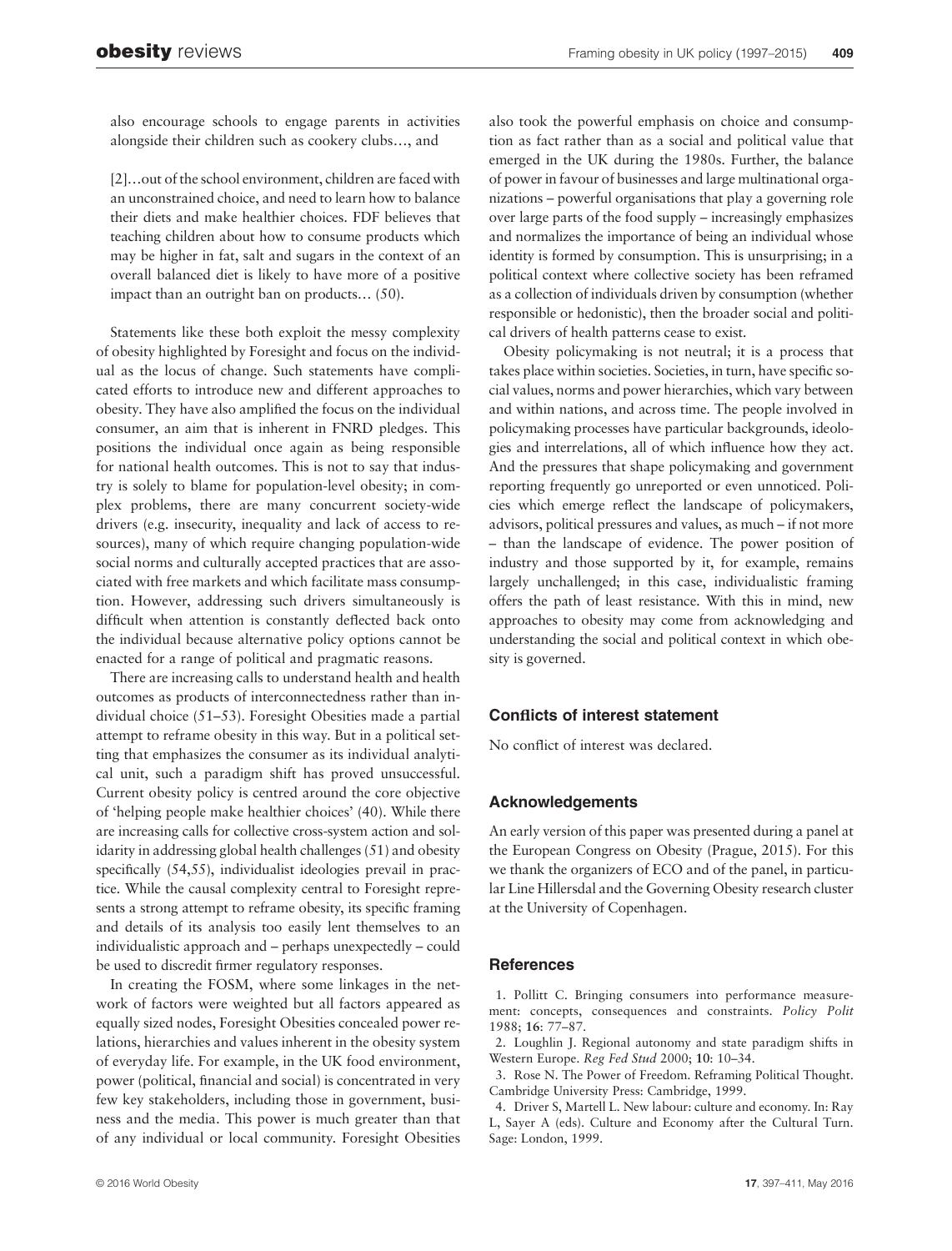5. Mol A. Good taste. The embodied normativity of the consumer-citizen. J Cult Econ 2009; 2: 269–83.

6. Butland B, Jebb S, Kopelman P et al. FORESIGHT. Tackling Obesities: Future Choices – Project Report (2nd Edition). Foresight. UK Government Office for Science: London, 2007.

7. Vandenbroeck P, Goossens J, Clemens M. Tackling Obesities: Future Choices – Building the Obesity System Map. Foresight - Government Office for Science: London, 2007.

8. Ulijaszek SJ. With the benefit of foresight: obesity, complexity and joined-up government. Biosocieties 2015; 10: 213–28.

9. Chipperfield T, O'Brien R, Bolderson T et al. Foresight Tackling Obesities: Future Choices – Qualitative Modelling of Policy Options. UK Government Office for Science: London, 2007.

10. Jenkin GL, Signal L, Thomson G. Framing obesity: the framing contest between industry and public health at the New Zealand inquiry into obesity. Obes Rev 2011; 12: 1022–30.

11. Kwan S. Framing the fat body: contested meanings between government, activists, and industry. Sociol Inq 2009; 79: 25–50.

12. Swinburn BA, Egger G, Raza F. Dissecting obesogenic environments: the development and application of a framework for identifying and prioritizing environmental interventions for obesity. Prev Med (Baltim) 1999 Dec; 29: 563–70.

13. Association for the Study of Obesity. Obesity Policy in England. Association for the Study of Obesity: Kent, 2011.

14. UK Government. Policy: obesity and healthy eating [Internet]. 2015 [cited 2015 Jun 15]. Available from: https://www.gov.uk/government/policies/obesity-and-healthy-eating

15. Oyebode O, Mindell J. Use of data from the Health Survey for England in obesity policy making and monitoring. Obes Rev [Internet]. 2013;14:463–76. Available from: http://www.ncbi.nlm.nih. gov/pubmed/23463960

16. Jebb SA, Aveyard PN, Hawkes C. The evolution of policy and actions to tackle obesity in England. Obes Rev 2013; 14: 42–59.

17. Department of Health. White Paper – Saving Lives: Our Healthier Nation [Internet]. London: The Stationery Office; 1999. Available from: http://goo.gl/QWO5Tq

18. UK National Audit Office. Tackling obesity in England. Report by the Comptroller and Auditor General, Session 2000-01. London; 2001. 19. Kunkel DL, Castonguay JS, Filer CR. Evaluating industry selfregulation of food marketing to children. Am J Prev Med 2015; 49: 181–7.

20. Prentice AM, Jebb SA. Obesity in Britain: gluttony or sloth? BMJ 1995; 311: 437–9.

21. UK Government Department of Health. Choosing health: making healthy choices easier [Internet]. London; 2004. Available from: http://webarchive.nationalarchives.gov.uk/+/dh.gov.uk/en/publica tionsandstatistics/publications/publicationspolicyandguidance/dh\_ 4094550\nhttp://webarchive.nationalarchives.gov.uk/20130107105 354/http://www.dh.gov.uk/prod\_consum\_dh/groups/dh\_digitalassets/ 22. Miles I. Foresight in the UK 1994–2014: Impacts and Insights. Higher School of Economics Annual Conference on Foresight and STI Policy (Moscow) [Internet]. Moscow: University of Manchester; 2014. Available from: http://www.slideshare.net/IanMiles/whathas-happoened-to-foresight-in-the-uk

23. Wise J. UK government disbands advisory group on obesity. BMJ 2011; 343: d7425–d7425.

24. Gard M, Wright J. The Obesity Epidemic: Science, Morality and Ideology. Routledge: London, 2005.

25. Puhl RM, Heuer CA. The stigma of obesity: a review and update. Obesity 2009; 17: 941–64.

26. Brewis AA. Stigma and the perpetuation of obesity. Soc Sci Med. Elsevier Ltd 2014 Oct; 118: 152–8.

27. Offer A, Pechey R, Ulijaszek SJ. editors. Insecurity, Inequality and Obesity in Affluent Societies. Proceedings of the British Academy (174). Oxford University Press: Oxford, 2012.

28. Rutter H. Where next for obesity? Lancet. Elsevier Ltd 2011 Aug; 378: 746–7.

29. Sørensen TIA, Rokholm B, AjslevTA. The History of the Obesity Epidemic in Denmark. Insecurity, Inequality and Obesity in Affluent Societies. Oxford University Press: Oxford, 2012 p, pp. 161–78.

30. Summerbell CD, Douthwaite W, Whittaker V et al. The association between diet and physical activity and subsequent excess weight gain and obesity assessed at 5 years of age or older: a systematic review of the epidemiological evidence. Int J Obes 2009; 33: S1–92.

31. Schwarz M, Thompson M. Divided We Stand: Re-Defining Politics, Technology and Social Choice. University of Pennsylvania Press: Philadelphia, 1990.

32. Kavanagh D, Richards D. Departmentalism and joined-up government: back to the future? Parliam Aff 2001; 54: 1–18.

33. UK Government. Healthy lives, healthy people: our strategy for public health in England (white paper, CM7985). London; 2010.

34. Hawkes C. Uneven dietary development: linking the policies and processes of globalization with the nutrition transition, obesity and diet-related chronic diseases. Global Health [Internet]. 2006 Jan [cited 2013 Nov 11];2:4. Available from: http://www. pubmedcentral.nih.gov/articlerender.fcgi?artid=1440852 &tool=pmcentrez&rendertype=abstract

35. Marmot M, Wilkinson RG (eds). Social Determinants of Health. Oxford University Press: Oxford, 1999.

36. UK Government Department of Health. Change4Life marketing strategy. London; 2009.

37. Adams J, Halligan J, Watson DB et al. The Change4Life convenience store programme to increase retail access to fresh fruit and vegetables: a mixed methods process evaluation. PLoS One 2012; 7: e39431.

38. Evans B, Colls R, Hörschelmann K. "Change4Life for your kids": embodied collectives and public health pedagogy. Sport Educ Soc [Internet]. 2011;16:323–41. Available from: 10.1016/j. worlddev.2005.07.015

39. UK Government Department of Health. F4. Calorie Reduction [Internet]. Public Health Responsibility Deal. 2012 [cited 2015 Jun 21]. Available from: https://responsibilitydeal.dh.gov. uk/f4-factsheet/

40. UK Government Department of Health. Policy paper. 2010 to 2015 Government policy: obesity and healthy eating [Internet]. London; 2015 [cited 2015 Jun 15]. Available from: https://www. gov.uk/government/publications/2010-to-2015-government-policyobesity-and-healthy-eating/2010-to-2015-government-policy-obesity-and-healthy-eating

41. Gornall J. Sugar: spinning a web of influence. BMJ [Internet]. 2015;350:h231–h231. Available from: http://www.bmj.com/cgi/ doi/10.1136/bmj.h231

42. Thaler RH, Sunstein CR. Nudge: Improving Decisions about Health, Wealth, and Happiness. Yale University Press: New Haven, 2008.

43. OECD Data. Household accounts [Internet]. 2015 [cited 2015 Oct 18]. Available from: https://data.oecd.org/hha/household-savings.htm#indicator-chart

44. Whybrow PC. American Mania: When More is Not Enough. WW Norton and Company: New York, 2005.

45. Schwartz B. The Paradox of Choice: Why More is Less. Harper Perennial: New York, 2004.

46. Berg L, Gornitzka A. The consumer attention deficit syndrome: consumer choices in complex markets. Acta Sociol 2012; 55: 159–78. 47. Nestle M. Food marketing and childhood obesity – a matter of policy. N Engl J Med 2006; 354: 2527–9.

48. Donaldson E. Advocating for Sugar-Sweetened Beverage Taxation: A Case Study of Mexico [Internet]. Baltimore: Johns